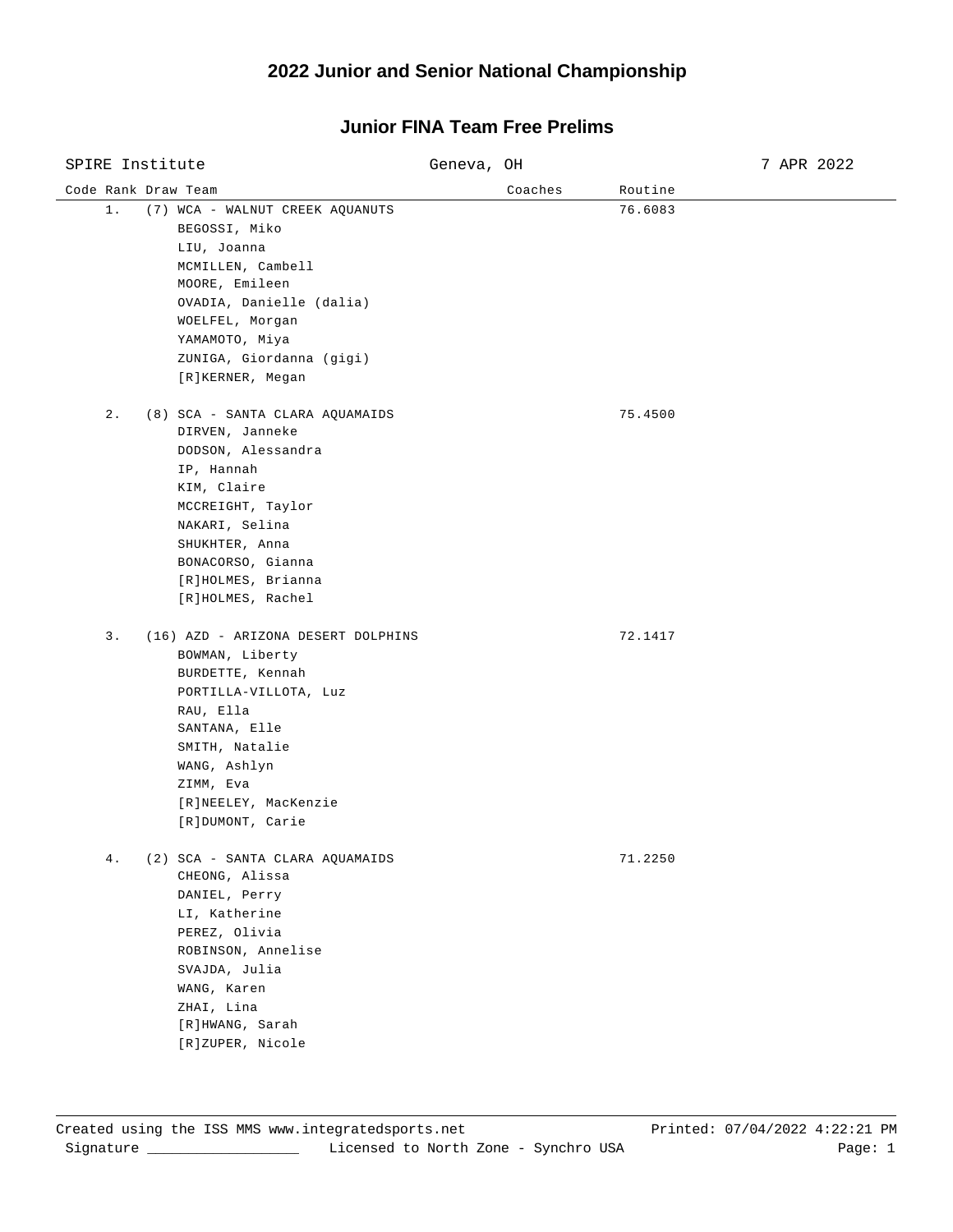| SPIRE Institute                                                                                                                                                                                                 | Geneva, OH | 7 APR 2022 |  |
|-----------------------------------------------------------------------------------------------------------------------------------------------------------------------------------------------------------------|------------|------------|--|
| Code Rank Draw Team                                                                                                                                                                                             | Coaches    | Routine    |  |
| 5.<br>(1) WCA - WALNUT CREEK AQUANUTS<br>BELS, Rachel<br>HERMOGENO, Juliana<br>KAWAKAMI, Carmen<br>LEE, Maren<br>MINEYEVA, Diana<br>O'NEIL, Ayla<br>REVELL, Reece<br>TEMPLE, Jerusalem<br>[R]ELEFTHERIADAS, Zoe |            | 71.1417    |  |
| 6.<br>(6) PTX - PIROUETTES OF TEXAS<br>CHU, Haley<br>GLOWACKI, Paige<br>HOGG, Ashley<br>KIM, Erin<br>LEE, Olivia<br>PINDI, Manasvi "manu"<br>VALDEZ, Nathalia<br>CONTRERAS- ROMERO, Siracide                    |            | 69.8000    |  |
| 7.<br>(13) CSG - CINCINNATI YMCA SYNCHROGATORS<br>ALMOND, Madi<br>BURNS, Alison<br>FULLEN, Catherine<br>FULLEN, Elizabeth<br>HOLLANDER, Ella<br>NATH, Maria<br>PRICE, Katie<br>EHRHARDT, Madelyn                |            | 68.4500    |  |
| 8.<br>(12) BSK - SWIMKINS SYNCHRONIZED<br>BIESINGER, Olivia<br>ERMER, Carly<br>MCNAMARA, Caitlin<br>ROGER, Angelie<br>STARCK, Jamie<br>STARCK, Sabrina<br>SULLIVAN, Taylor                                      |            | 67.0833    |  |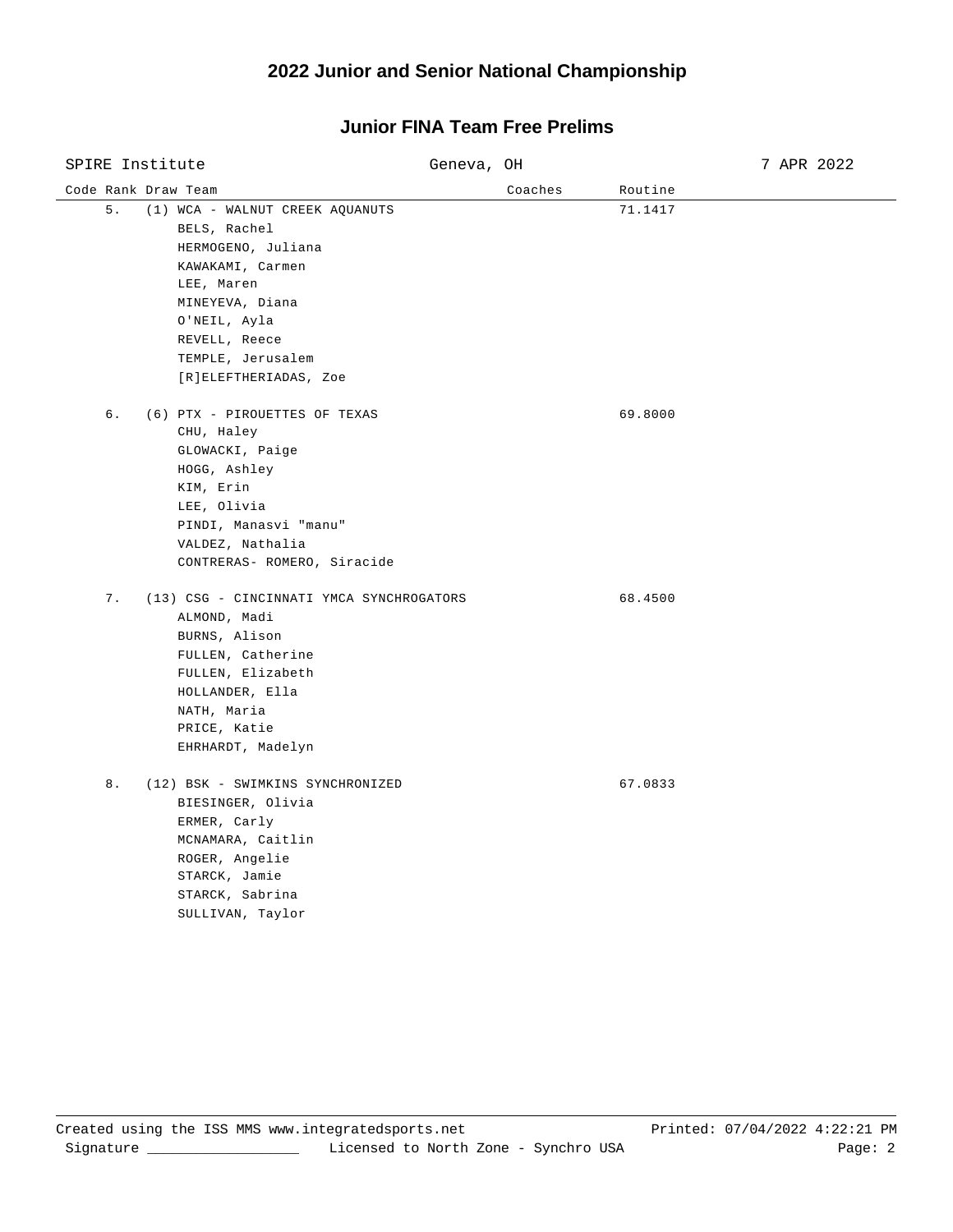| SPIRE Institute                                                                                                                                                                                                                            | Geneva, OH | 7 APR 2022 |
|--------------------------------------------------------------------------------------------------------------------------------------------------------------------------------------------------------------------------------------------|------------|------------|
| Code Rank Draw Team                                                                                                                                                                                                                        | Coaches    | Routine    |
| 9.<br>(5) FCS - HOUSTON SYNCHROSTARS<br>CHIU, Rebekah<br>ECHOLS, Katelin<br>GONG, Qimiao "gigi"<br>HE, Yiwen<br>HUO, Emily<br>HUO, Emma<br>LEVARO, Sarah<br>PIERCE, Angela<br>[R]WEI, Ella                                                 |            | 66.4667    |
| 10. (4) SGS - SAN DIEGUITO SYNCHRO<br>ANDREEVA, Anastasiia<br>CLANCY, Ella<br>DELLA MONACHE, Elisa<br>KURIMA, Eva<br>LEBRON, Amelia<br>LEE, Clara<br>LIGANI, Asena<br>LEE, Grace                                                           |            | 64.4250    |
| 11. (10) CBS - CAMBRIDGE SYNCHRO<br>BEER, Helen<br>BIDOLLARI, Julia<br>HUNT, Ellie<br>MCKINNON, Shyah<br>OLSEN-VELASCO, Raquel<br>ROGOVITZ, Alice<br>VAILLANCOURT, Alexa<br>ANDREW-BLONDIN, Lola<br>[R]GREGORY, Penelope<br>[R]MILLER, Zoë |            | 63.1833    |
| 12. (9) AYA - AUSTIN ANGELFISH<br>CABROL, Lilou<br>JONG, Kathy<br>KIM, Emma<br>SIMS, Regan<br>ZOU, Reina<br>ALAMELA, Sanjana                                                                                                               |            | 62.7167    |